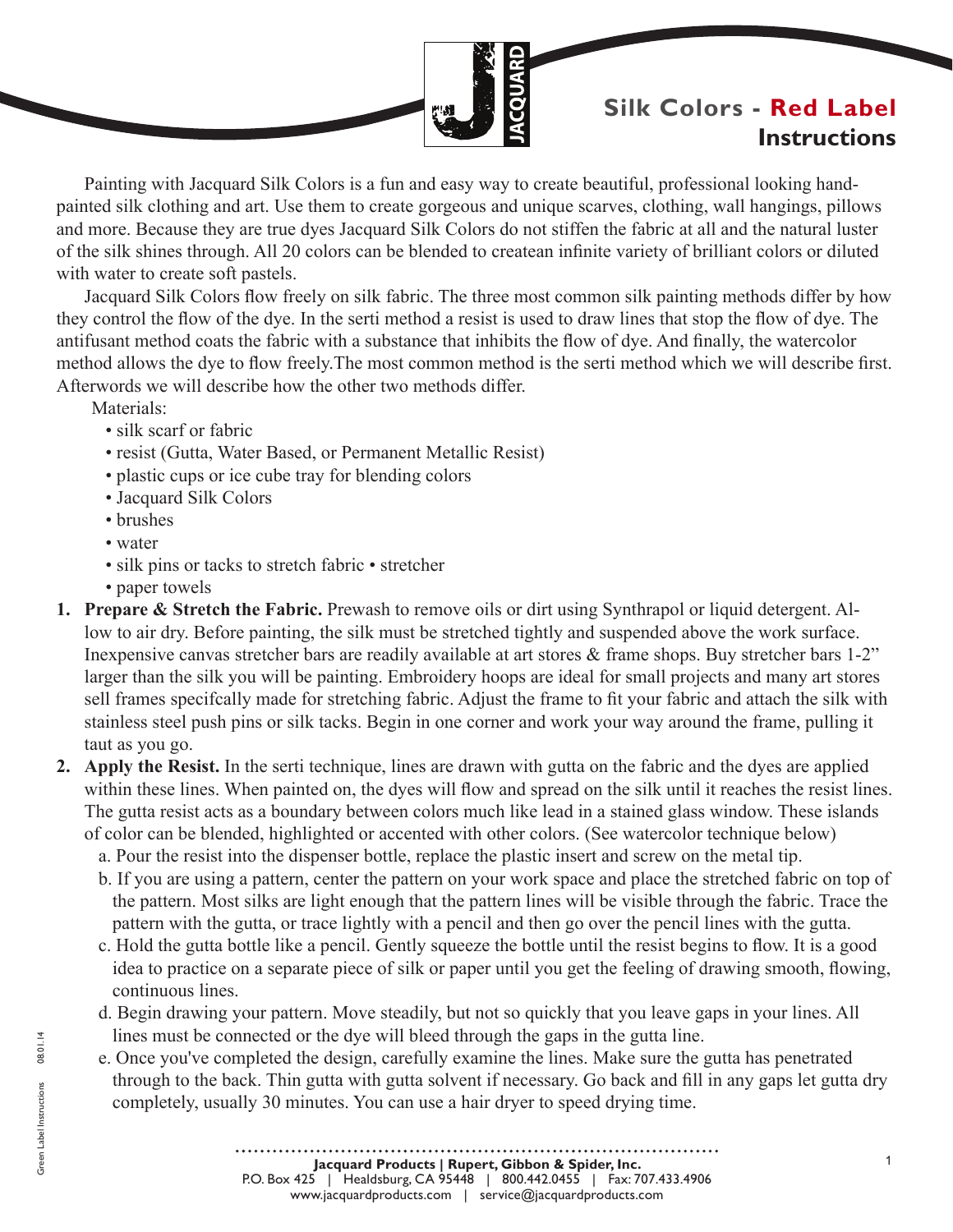

- 3. **Mix and Apply the Dye.** Although Jacquard Silk Colors are available in 20 shades, most colors of the the spectrum may be mixed from three primary colors: yellow, magenta and cyan. Using the colors full strength will yield the brighest shades. For pastels, the dyes can be mixed with water. If your water is hard, use distilled water. Remember that colors will appear darker when wet.
	- a. Pour a small amount of each color you are planning to use into plastic cups or an ice cube tray. If you are mixing colors, be sure to mix enough color to complete your project as it is sometimes difficult to recreate exact shades later.
	- b. Dip your brush gently into a color. Touch the brush to the fabric about 1/2" from the gutta line. The dye will migrate the rest of the way. Paint all areas inside the gutta lines. For large areas, work quickly painting the color from corner to corner. Always work wet to wet. Never go over a dry area.

#### **Setting the Dye**

Jacquard "Red Label" Silk Colors are set by steaming. For directions see the steaming instructions for our professional fabric steamer or use the directions be

## Steaming:

Steaming requires more time, but the color yield is very intense. There are commercial steamers available or smaller pieces can be steamed at home with the following method. You will need a large pot with a rack that fits inside, white newsprint, masking tape, and aluminum foil.

- 1. Roll the fabric in newsprint, making sure there is a layer of paper between each roll of fabric. The paper should extend a few inches beyond the fabric on either end of the roll.
- 2. When all the fabric has been rolled, wrap newsprint around the bundle a few extra times. Secure the roll by taping length of roll. Coil gently to a size that will fit into the pot. Tape securely.
- 3. Place rack into the pot. Pour water to a level that is well below the bottom of the rack. Make sure top of rack is dry and place bundle on the rack.
- 4. Shape a piece of aluminum foil into a dome and place it over the bundle for protection. This will keep condensation from dripping on the silk. Make sure neither the packet nor the foil touches the sides of the pot.
- 5. Cover the pot with the lid. Place the pot on the stove and bring water to a boil. Reduce the heat but keep it high enough to produce steam. Steam the packet for 1 hour. Allow packet to cool. Unwrap the silk and rinse in cool water to remove excess dye. Lay flat to dry and you're done.

## **Other Methods of Application**

## Antifusant Method:

Instead of resist lines this method uses an antifusant that is spread on the fabric to inhibit the flow of the dye. Jacquard No Flow is an excellent antifusant for silk. Spread the antifusant liberally and evenly on the silk with a wide brush or sponge. Let dry. When painting dyes on the treated fabric use a "dry" brush -ie. remove excess dye from the brush by dabbing it on a paper towel before painting. A build up of dye on the fabric will enhance spreading.

## Watercolor Method:

One of the most exciting methods of painting on silk simply involves letting the dyes spread and mix on